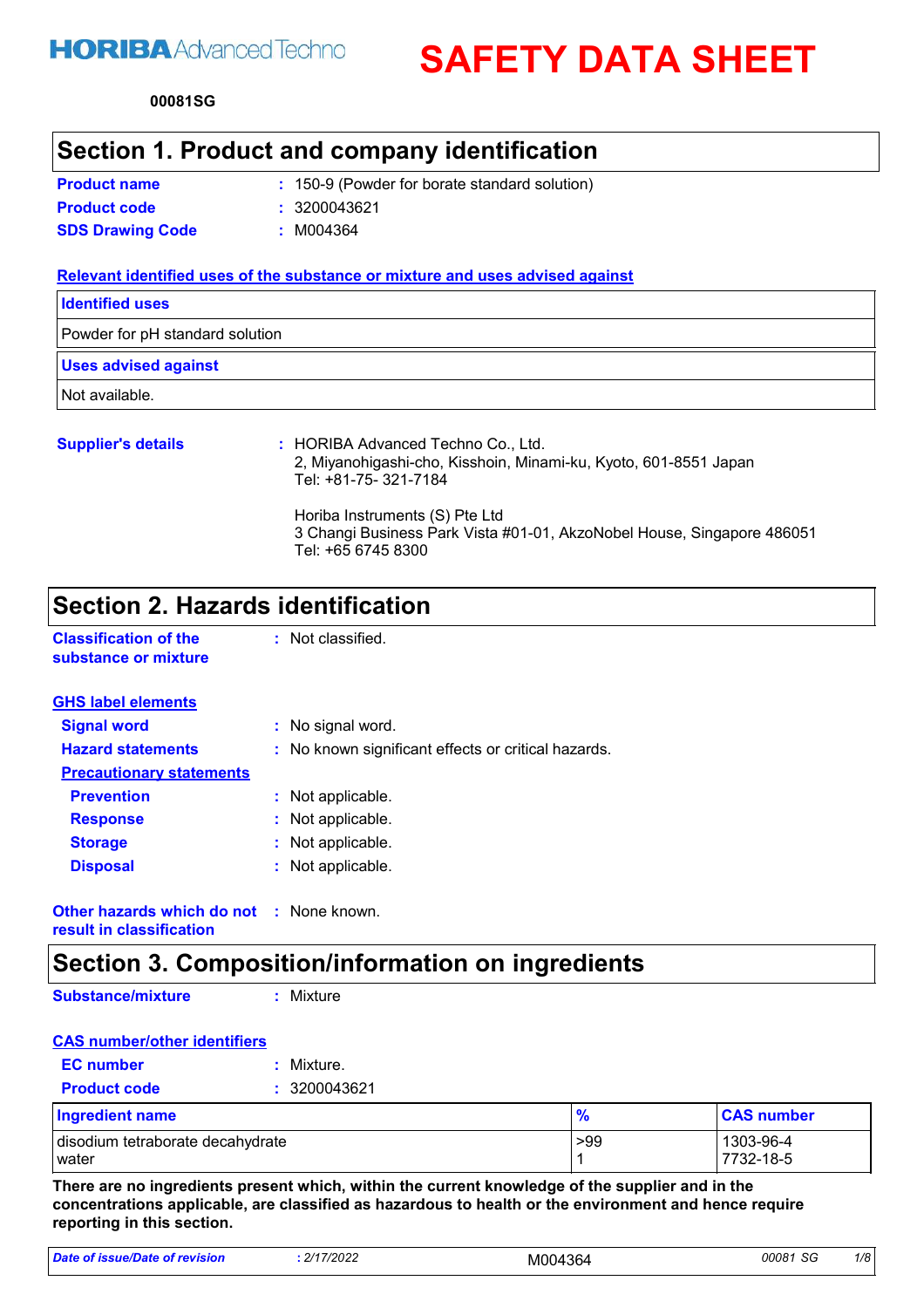# **Section 3. Composition/information on ingredients**

**There are no additional ingredients present which, within the current knowledge of the supplier and in the concentrations applicable, are classified as hazardous to health or the environment and hence require reporting in this section.**

**Occupational exposure limits, if available, are listed in Section 8.**

**Chemical formula :** Not applicable.

### **Section 4. First aid measures**

| <b>Description of necessary first aid measures</b> |                                                                                                                                                                                                                                                                   |
|----------------------------------------------------|-------------------------------------------------------------------------------------------------------------------------------------------------------------------------------------------------------------------------------------------------------------------|
| <b>Eye contact</b>                                 | : Immediately flush eyes with plenty of water, occasionally lifting the upper and lower<br>eyelids. Check for and remove any contact lenses. Get medical attention if irritation<br>occurs.                                                                       |
| <b>Inhalation</b>                                  | : Remove victim to fresh air and keep at rest in a position comfortable for breathing.<br>Get medical attention if symptoms occur.                                                                                                                                |
| <b>Skin contact</b>                                | : Flush contaminated skin with plenty of water. Remove contaminated clothing and<br>shoes. Get medical attention if symptoms occur.                                                                                                                               |
| <b>Ingestion</b>                                   | : Wash out mouth with water. If material has been swallowed and the exposed<br>person is conscious, give small quantities of water to drink. Do not induce vomiting<br>unless directed to do so by medical personnel. Get medical attention if symptoms<br>occur. |

#### **Most important symptoms/effects, acute and delayed**

| <b>Potential acute health effects</b> |                                                                                                                                |
|---------------------------------------|--------------------------------------------------------------------------------------------------------------------------------|
| <b>Eye contact</b>                    | : No known significant effects or critical hazards.                                                                            |
| <b>Inhalation</b>                     | : No known significant effects or critical hazards.                                                                            |
| <b>Skin contact</b>                   | : No known significant effects or critical hazards.                                                                            |
| <b>Ingestion</b>                      | : No known significant effects or critical hazards.                                                                            |
| <b>Over-exposure signs/symptoms</b>   |                                                                                                                                |
| Eye contact                           | : No specific data.                                                                                                            |
| <b>Inhalation</b>                     | : No specific data.                                                                                                            |
| <b>Skin contact</b>                   | $:$ No specific data.                                                                                                          |
| <b>Ingestion</b>                      | : No specific data.                                                                                                            |
|                                       | Indication of immediate medical attention and special treatment needed, if necessary                                           |
| <b>Notes to physician</b>             | : Treat symptomatically. Contact poison treatment specialist immediately if large<br>quantities have been ingested or inhaled. |
| <b>Specific treatments</b>            | : No specific treatment.                                                                                                       |
| <b>Protection of first-aiders</b>     | : No action shall be taken involving any personal risk or without suitable training.                                           |

**See toxicological information (Section 11)**

# **Section 5. Fire-fighting measures**

| <b>Extinguishing media</b>                           |                    |                                                                 |          |     |
|------------------------------------------------------|--------------------|-----------------------------------------------------------------|----------|-----|
| <b>Suitable extinguishing</b><br>media               |                    | : Use an extinguishing agent suitable for the surrounding fire. |          |     |
| <b>Unsuitable extinguishing</b><br>media             | $:$ None known.    |                                                                 |          |     |
| <b>Specific hazards arising</b><br>from the chemical |                    | : No specific fire or explosion hazard.                         |          |     |
| <b>Hazardous thermal</b><br>decomposition products   | metal oxide/oxides | : Decomposition products may include the following materials:   |          |     |
| Date of issue/Date of revision                       | : 2/17/2022        | M004364                                                         | 00081 SG | 2/8 |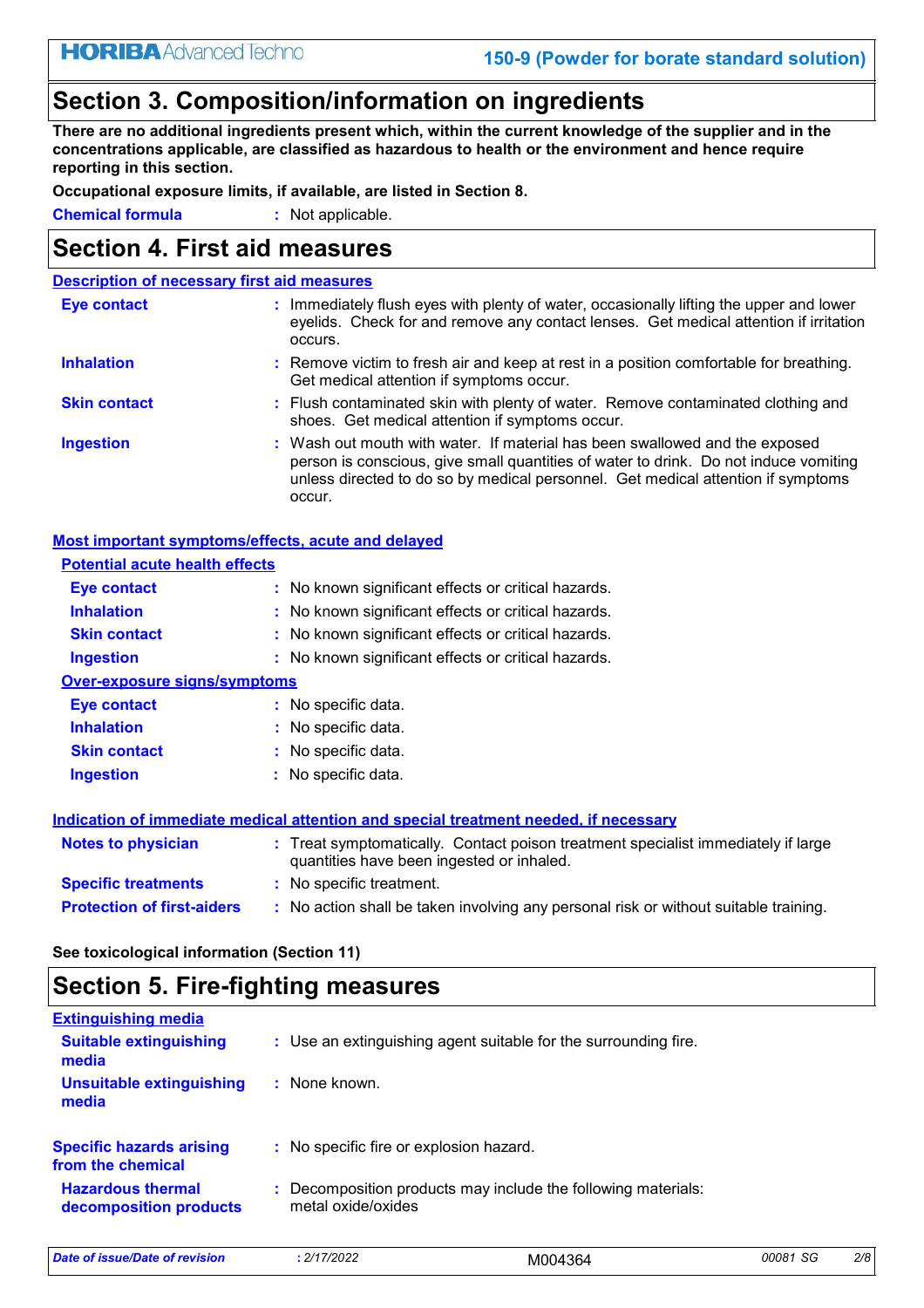# **Section 5. Fire-fighting measures**

| <b>Special protective actions</b><br>for fire-fighters   | : Promptly isolate the scene by removing all persons from the vicinity of the incident if<br>there is a fire. No action shall be taken involving any personal risk or without<br>suitable training. |
|----------------------------------------------------------|-----------------------------------------------------------------------------------------------------------------------------------------------------------------------------------------------------|
| <b>Special protective</b><br>equipment for fire-fighters | : Fire-fighters should wear appropriate protective equipment and self-contained<br>breathing apparatus (SCBA) with a full face-piece operated in positive pressure<br>mode.                         |

## **Section 6. Accidental release measures**

|                                  |     | Personal precautions, protective equipment and emergency procedures                                                                                                                                                                                                                  |
|----------------------------------|-----|--------------------------------------------------------------------------------------------------------------------------------------------------------------------------------------------------------------------------------------------------------------------------------------|
| For non-emergency<br>personnel   |     | : No action shall be taken involving any personal risk or without suitable training.<br>Evacuate surrounding areas. Keep unnecessary and unprotected personnel from<br>entering. Do not touch or walk through spilled material. Put on appropriate<br>personal protective equipment. |
| For emergency responders         | -11 | If specialized clothing is required to deal with the spillage, take note of any<br>information in Section 8 on suitable and unsuitable materials. See also the<br>information in "For non-emergency personnel".                                                                      |
| <b>Environmental precautions</b> |     | : Avoid dispersal of spilled material and runoff and contact with soil, waterways,<br>drains and sewers. Inform the relevant authorities if the product has caused<br>environmental pollution (sewers, waterways, soil or air).                                                      |

#### **Methods and materials for containment and cleaning up**

| <b>Small spill</b> | : Move containers from spill area. Vacuum or sweep up material and place in a<br>designated, labeled waste container. Dispose of via a licensed waste disposal<br>contractor.                                                                                                                                                                       |
|--------------------|-----------------------------------------------------------------------------------------------------------------------------------------------------------------------------------------------------------------------------------------------------------------------------------------------------------------------------------------------------|
| Large spill        | : Move containers from spill area. Prevent entry into sewers, water courses,<br>basements or confined areas. Vacuum or sweep up material and place in a<br>designated, labeled waste container. Dispose of via a licensed waste disposal<br>contractor. Note: see Section 4 for emergency contact information and Section 13<br>for waste disposal. |

# **Section 7. Handling and storage**

| <b>Precautions for safe handling</b>                                             |                                                                                                                                                                                                                                                                                                                                                                                                                                                                                                                                                                                    |
|----------------------------------------------------------------------------------|------------------------------------------------------------------------------------------------------------------------------------------------------------------------------------------------------------------------------------------------------------------------------------------------------------------------------------------------------------------------------------------------------------------------------------------------------------------------------------------------------------------------------------------------------------------------------------|
| <b>Protective measures</b>                                                       | : Put on appropriate personal protective equipment (see Section 8).                                                                                                                                                                                                                                                                                                                                                                                                                                                                                                                |
| <b>Advice on general</b><br>occupational hygiene                                 | : Eating, drinking and smoking should be prohibited in areas where this material is<br>handled, stored and processed. Workers should wash hands and face before<br>eating, drinking and smoking. Remove contaminated clothing and protective<br>equipment before entering eating areas. See also Section 8 for additional<br>information on hygiene measures.                                                                                                                                                                                                                      |
| <b>Conditions for safe storage,</b><br>including any<br><b>incompatibilities</b> | : Store in accordance with local regulations. Store in original container protected<br>from direct sunlight in a dry, cool and well-ventilated area, away from incompatible<br>materials (see Section 10) and food and drink. Keep container tightly closed and<br>sealed until ready for use. Containers that have been opened must be carefully<br>resealed and kept upright to prevent leakage. Do not store in unlabeled containers.<br>Use appropriate containment to avoid environmental contamination. See Section 10<br>for incompatible materials before handling or use. |

## **Section 8. Exposure controls/personal protection**

|--|

```
Occupational exposure limits
```
None.

**Appropriate engineering controls :** Good general ventilation should be sufficient to control worker exposure to airborne contaminants.

| Date of issue/Date of revision | 2/17/2022 | M004364 | 00081 SG | 3/8 |  |
|--------------------------------|-----------|---------|----------|-----|--|
|                                |           |         |          |     |  |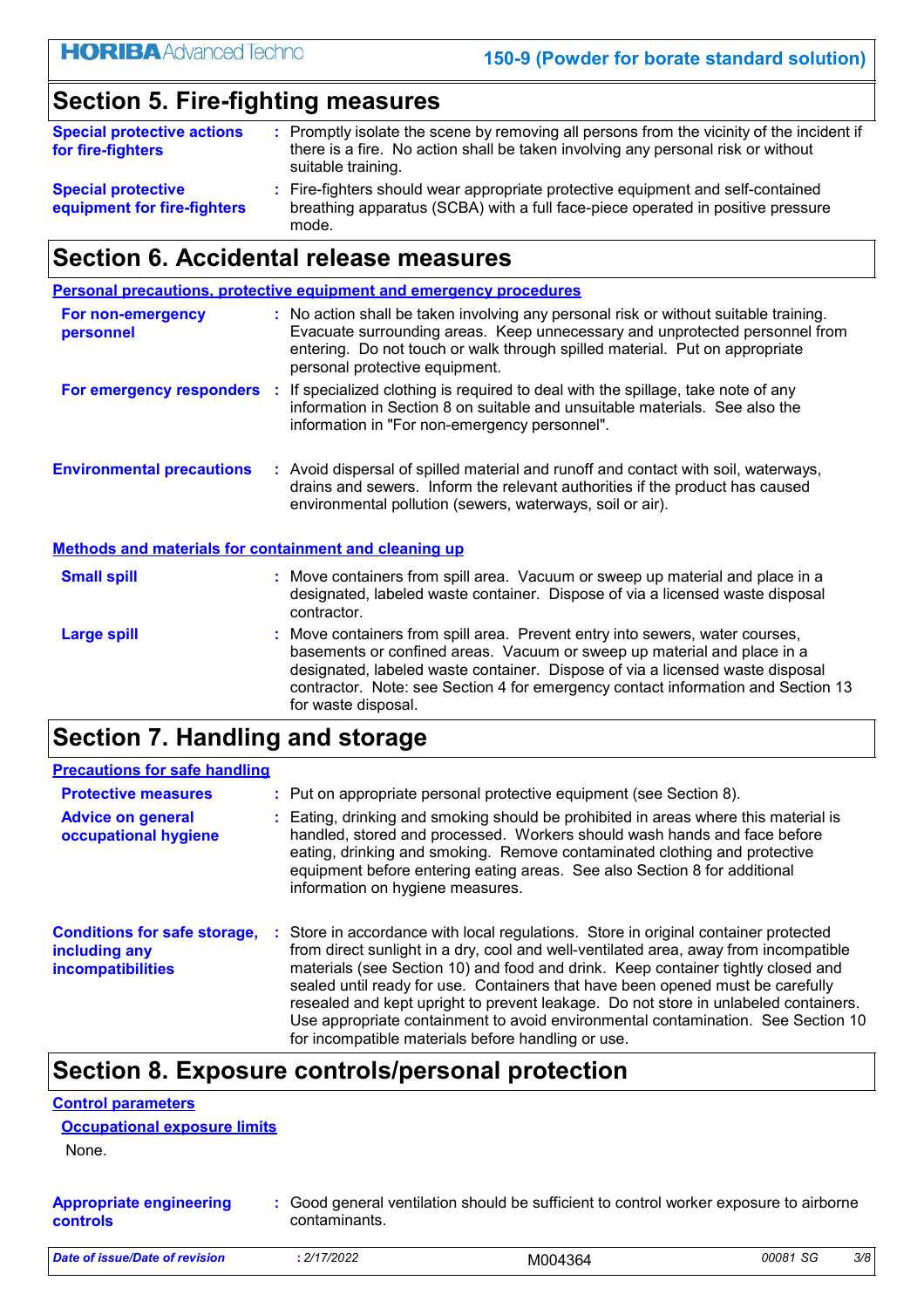|                                           | Section 8. Exposure controls/personal protection                                                                                                                                                                                                                                                                                                                                                  |
|-------------------------------------------|---------------------------------------------------------------------------------------------------------------------------------------------------------------------------------------------------------------------------------------------------------------------------------------------------------------------------------------------------------------------------------------------------|
| <b>Environmental exposure</b><br>controls | : Emissions from ventilation or work process equipment should be checked to ensure<br>they comply with the requirements of environmental protection legislation. In some<br>cases, fume scrubbers, filters or engineering modifications to the process<br>equipment will be necessary to reduce emissions to acceptable levels.                                                                   |
| <b>Individual protection measures</b>     |                                                                                                                                                                                                                                                                                                                                                                                                   |
| <b>Hygiene measures</b>                   | : Wash hands, forearms and face thoroughly after handling chemical products, before<br>eating, smoking and using the lavatory and at the end of the working period.<br>Appropriate techniques should be used to remove potentially contaminated clothing.<br>Wash contaminated clothing before reusing. Ensure that eyewash stations and<br>safety showers are close to the workstation location. |
| <b>Eye/face protection</b>                | Safety eyewear complying with an approved standard should be used when a risk<br>assessment indicates this is necessary to avoid exposure to liquid splashes, mists,<br>gases or dusts. If contact is possible, the following protection should be worn,<br>unless the assessment indicates a higher degree of protection: safety glasses with<br>side-shields.                                   |
| <b>Skin protection</b>                    |                                                                                                                                                                                                                                                                                                                                                                                                   |
| <b>Hand protection</b>                    | : Chemical-resistant, impervious gloves complying with an approved standard should<br>be worn at all times when handling chemical products if a risk assessment indicates<br>this is necessary.                                                                                                                                                                                                   |
| <b>Body protection</b>                    | : Personal protective equipment for the body should be selected based on the task<br>being performed and the risks involved and should be approved by a specialist<br>before handling this product.                                                                                                                                                                                               |
| <b>Other skin protection</b>              | : Appropriate footwear and any additional skin protection measures should be<br>selected based on the task being performed and the risks involved and should be<br>approved by a specialist before handling this product.                                                                                                                                                                         |
| <b>Respiratory protection</b>             | Based on the hazard and potential for exposure, select a respirator that meets the<br>appropriate standard or certification. Respirators must be used according to a<br>respiratory protection program to ensure proper fitting, training, and other important<br>aspects of use.                                                                                                                 |

# **Section 9. Physical and chemical properties**

| <b>Appearance</b>                                 |    |                                        |
|---------------------------------------------------|----|----------------------------------------|
| <b>Physical state</b>                             | ř. | Solid.                                 |
| Color                                             | t  | White.                                 |
| Odor                                              | t  | Characteristic.                        |
| <b>Odor threshold</b>                             |    | Not available.                         |
| рH                                                |    | Not available.                         |
| <b>Melting point</b>                              |    | Not available.                         |
| <b>Boiling point</b>                              | ÷  | Not available.                         |
| <b>Flash point</b>                                |    | [Product does not sustain combustion.] |
| <b>Evaporation rate</b>                           |    | Not available.                         |
| <b>Flammability (solid, gas)</b>                  |    | Not available.                         |
| Lower and upper explosive<br>(flammable) limits   |    | : Not available.                       |
| <b>Vapor pressure</b>                             |    | Not available.                         |
| <b>Vapor density</b>                              |    | Not available.                         |
| <b>Relative density</b>                           |    | Not available.                         |
| <b>Solubility</b>                                 |    | Not available.                         |
| <b>Partition coefficient: n-</b><br>octanol/water |    | Not available.                         |
| <b>Auto-ignition temperature</b>                  |    | : Not available.                       |
| <b>Decomposition temperature</b>                  |    | : Not available.                       |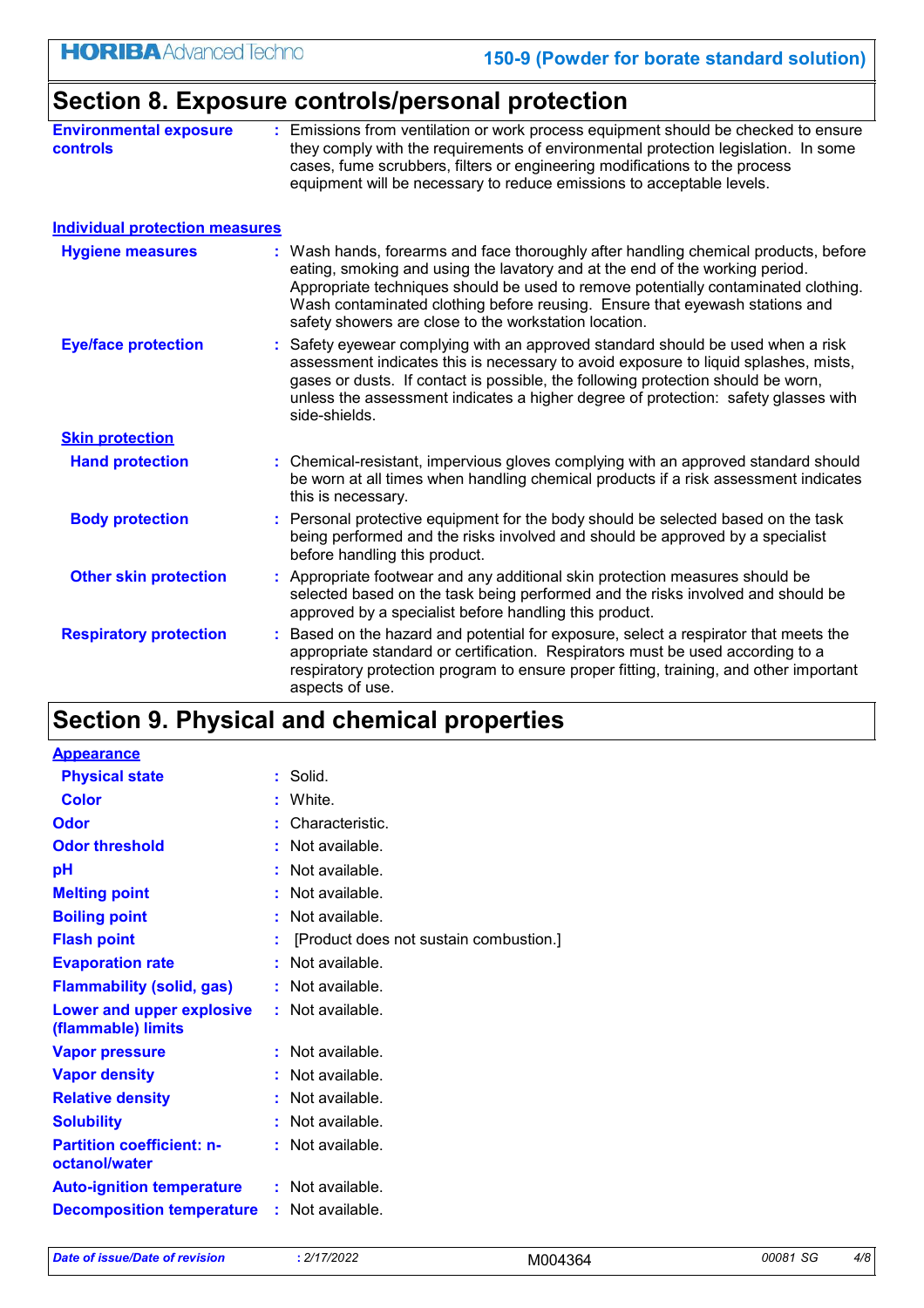# **Section 9. Physical and chemical properties**

**Viscosity :** Not available.

### **Section 10. Stability and reactivity**

| <b>Reactivity</b>                                         | : No specific test data related to reactivity available for this product or its ingredients.                                  |
|-----------------------------------------------------------|-------------------------------------------------------------------------------------------------------------------------------|
| <b>Chemical stability</b>                                 | : The product is stable.                                                                                                      |
| <b>Possibility of hazardous</b><br>reactions              | : Under normal conditions of storage and use, hazardous reactions will not occur.                                             |
| <b>Conditions to avoid</b>                                | : No specific data.                                                                                                           |
| <b>Incompatible materials</b>                             | : No specific data.                                                                                                           |
| <b>Hazardous decomposition</b><br>products<br><b>SADT</b> | : Under normal conditions of storage and use, hazardous decomposition products<br>should not be produced.<br>: Not available. |

# **Section 11. Toxicological information**

#### **Information on toxicological effects**

**Acute toxicity**

Not available.

#### **Irritation/Corrosion**

Not available.

#### **Sensitization**

Not available.

#### **Mutagenicity**

Not available.

#### **Carcinogenicity**

Not available.

#### **Reproductive toxicity**

Not available.

#### **Teratogenicity**

Not available.

#### **Specific target organ toxicity (single exposure)**

Not available.

#### **Specific target organ toxicity (repeated exposure)**

Not available.

#### **Aspiration hazard**

Not available.

#### **Information on the likely :** Not available.

#### **routes of exposure**

**Potential acute health effects**

**Inhalation <b>:** No known significant effects or critical hazards.

| 2/17/2022<br>Date of issue/Date of revision | 00081 SG<br>5/8<br>M004364 |  |
|---------------------------------------------|----------------------------|--|
|---------------------------------------------|----------------------------|--|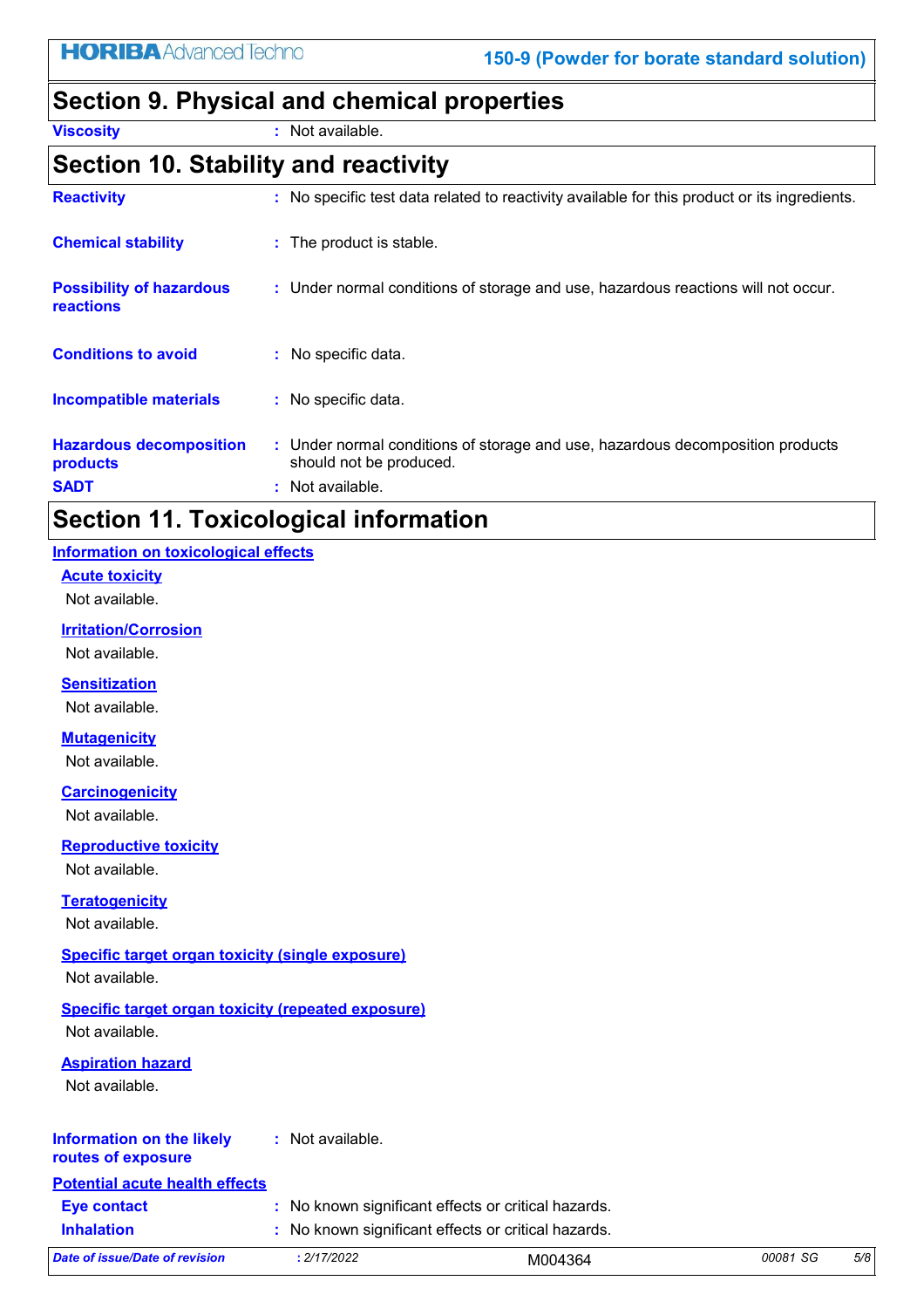# **Section 11. Toxicological information**

| <b>Skin contact</b> | : No known significant effects or critical hazards. |  |
|---------------------|-----------------------------------------------------|--|
| <b>Ingestion</b>    | : No known significant effects or critical hazards. |  |

#### **Symptoms related to the physical, chemical and toxicological characteristics**

| <b>Eye contact</b>  | : No specific data. |
|---------------------|---------------------|
| <b>Inhalation</b>   | : No specific data. |
| <b>Skin contact</b> | : No specific data. |
| <b>Ingestion</b>    | : No specific data. |

#### **Delayed and immediate effects and also chronic effects from short and long term exposure**

| : Not available.                                    |
|-----------------------------------------------------|
| : Not available.                                    |
|                                                     |
| : Not available.                                    |
| <b>Potential delayed effects : Not available.</b>   |
|                                                     |
|                                                     |
| : No known significant effects or critical hazards. |
| No known significant effects or critical hazards.   |
| No known significant effects or critical hazards.   |
| No known significant effects or critical hazards.   |
| No known significant effects or critical hazards.   |
| No known significant effects or critical hazards.   |
| <b>Potential chronic health effects</b>             |

#### **Numerical measures of toxicity**

**Acute toxicity estimates**

Not available.

# **Section 12. Ecological information**

#### **Toxicity**

Not available.

#### **Persistence/degradability**

Not available.

# **Bioaccumulative potential**

Not available.

#### **Mobility in soil**

**Soil/water partition coefficient (Koc) :** Not available.

**Other adverse effects** : No known significant effects or critical hazards.

| Date of issue/Date of<br>of revision | 2/17/2022 | M004364<br>. | 00081 SG<br>تاد | 6/8 |  |
|--------------------------------------|-----------|--------------|-----------------|-----|--|
|--------------------------------------|-----------|--------------|-----------------|-----|--|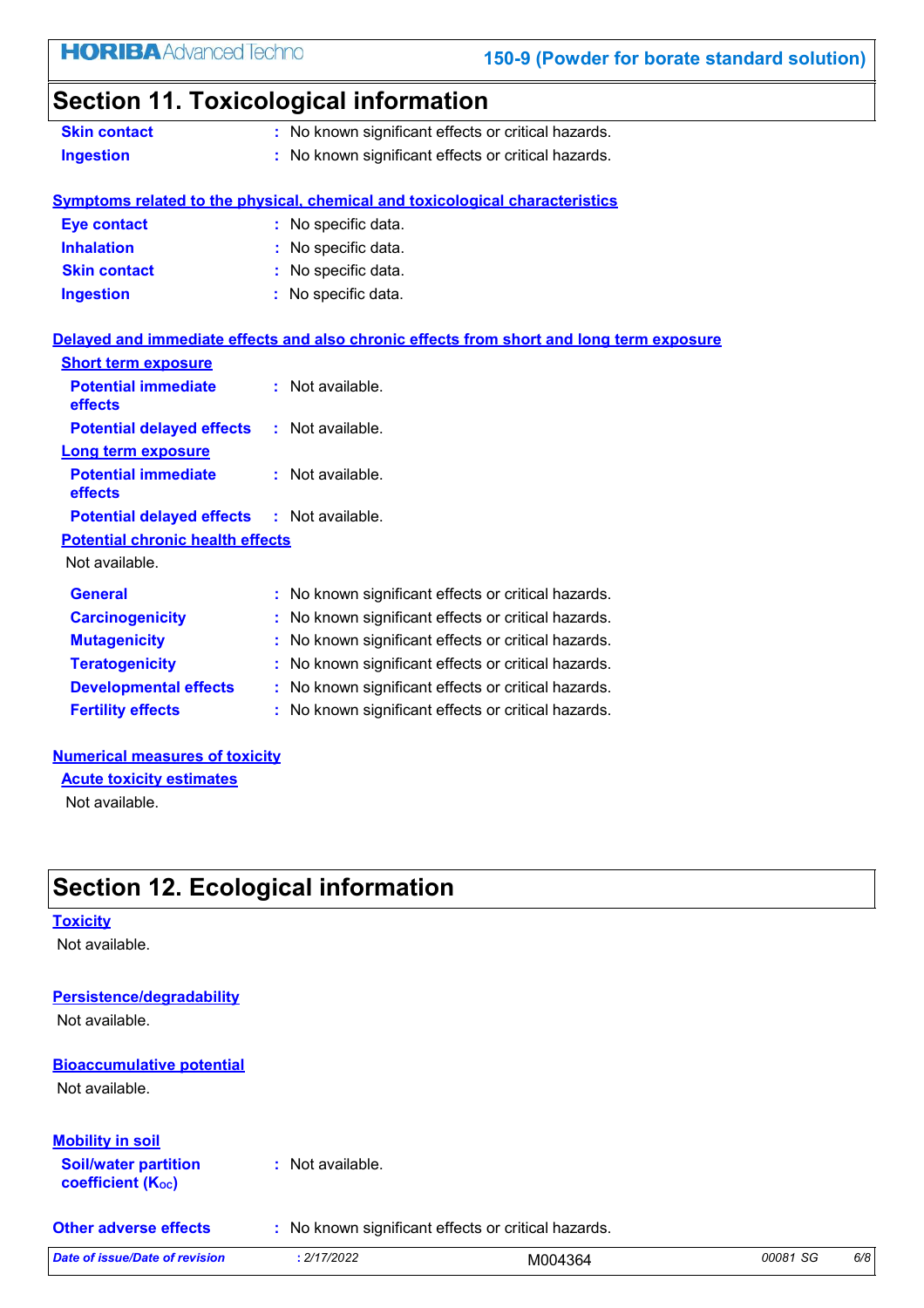### **Section 13. Disposal considerations**

#### **Disposal methods :**

The generation of waste should be avoided or minimized wherever possible. Disposal of this product, solutions and any by-products should at all times comply with the requirements of environmental protection and waste disposal legislation and any regional local authority requirements. Dispose of surplus and nonrecyclable products via a licensed waste disposal contractor. Waste should not be disposed of untreated to the sewer unless fully compliant with the requirements of all authorities with jurisdiction. Incineration or landfill should only be considered when recycling is not feasible. This material and its container must be disposed of in a safe way. Empty containers or liners may retain some product residues. Avoid dispersal of spilled material and runoff and contact with soil, waterways, drains and sewers.

## **Section 14. Transport information**

|                                      | <b>UN</b>                | <b>IMDG</b>    | <b>IATA</b>    |
|--------------------------------------|--------------------------|----------------|----------------|
| <b>UN number</b>                     | Not regulated.           | Not regulated. | Not regulated. |
| <b>UN proper</b><br>shipping name    | $\overline{\phantom{0}}$ | -              |                |
| <b>Transport hazard</b><br>class(es) | $\overline{\phantom{a}}$ | -              |                |
| <b>Packing group</b>                 | $\blacksquare$           | ۰              | ۰              |
| <b>Environmental</b><br>hazards      | No.                      | No.            | No.            |
| <b>Additional</b><br>information     | $\overline{\phantom{a}}$ | -              |                |

**Special precautions for user Transport within user's premises:** always transport in closed containers that are **:** upright and secure. Ensure that persons transporting the product know what to do in the event of an accident or spillage.

# **Section 15. Regulatory information**

| Singapore - hazardous chemicals under government control |               |
|----------------------------------------------------------|---------------|
| <b>Ingredient name</b>                                   | <b>Status</b> |

Boric acid; Sodium borate Listed and Contract and Contract and Listed Listed and Listed

# **Section 16. Other information**

| <b>History</b>                    |                                                                                                                                                                                                                                                                                                                                                                                                                                                                                                                                                                 |
|-----------------------------------|-----------------------------------------------------------------------------------------------------------------------------------------------------------------------------------------------------------------------------------------------------------------------------------------------------------------------------------------------------------------------------------------------------------------------------------------------------------------------------------------------------------------------------------------------------------------|
| Date of issue/Date of<br>revision | : 2/17/2022                                                                                                                                                                                                                                                                                                                                                                                                                                                                                                                                                     |
| <b>Date of previous issue</b>     | : No previous validation                                                                                                                                                                                                                                                                                                                                                                                                                                                                                                                                        |
| <b>Key to abbreviations</b>       | $:$ ATE = Acute Toxicity Estimate<br><b>BCF</b> = Bioconcentration Factor<br>GHS = Globally Harmonized System of Classification and Labelling of Chemicals<br>IATA = International Air Transport Association<br>IBC = Intermediate Bulk Container<br><b>IMDG = International Maritime Dangerous Goods</b><br>LogPow = logarithm of the octanol/water partition coefficient<br>MARPOL = International Convention for the Prevention of Pollution From Ships,<br>1973 as modified by the Protocol of 1978. ("Marpol" = marine pollution)<br>$UN = United Nations$ |